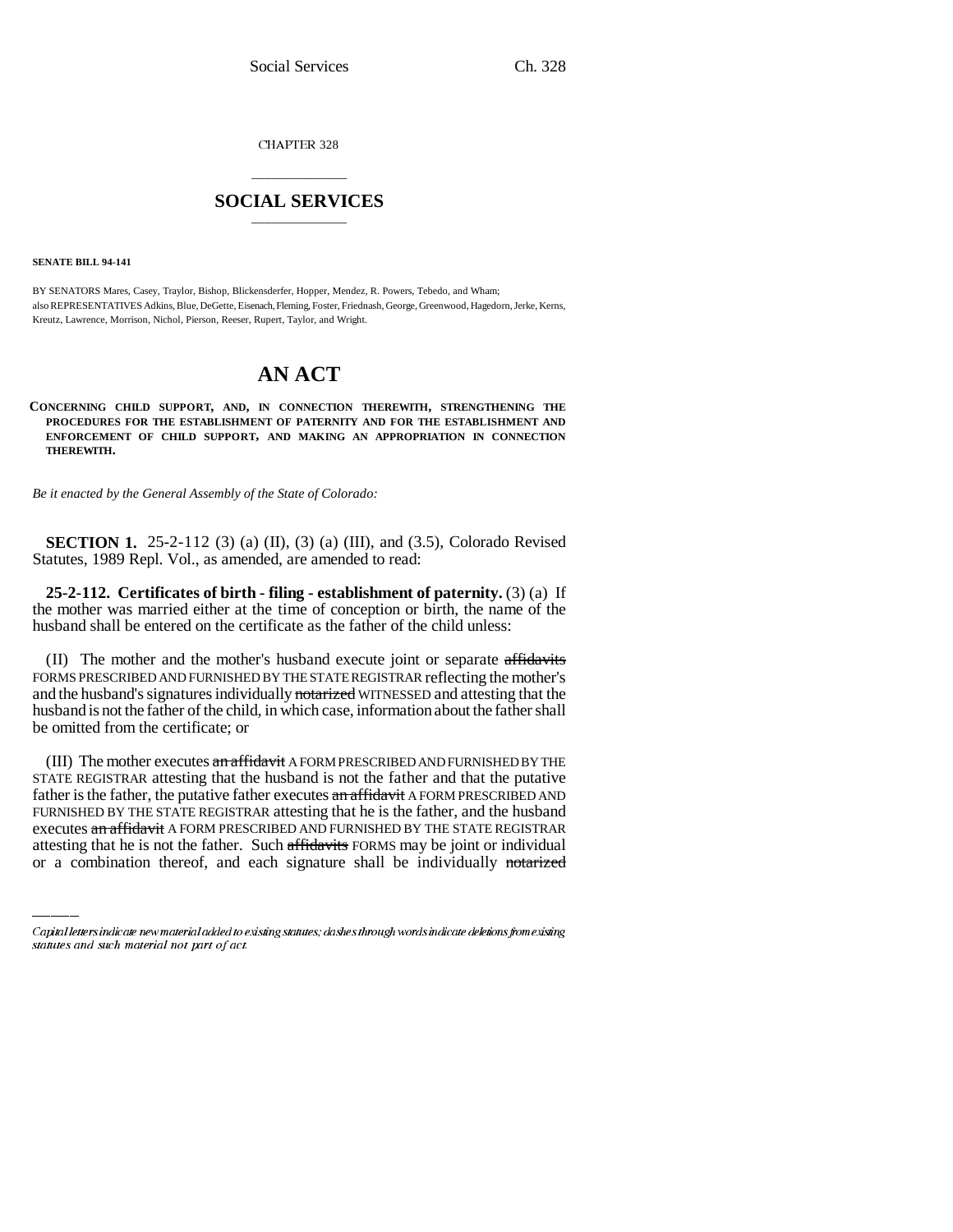#### Ch. 328 Social Services

WITNESSED. In such event, the putative father shall be shown as the father on the certificate.

(3.5) Upon the birth of a child to an unmarried woman in an institution, the person in charge of the institution or that person's designated representative shall provide an opportunity for the child's mother and natural father to complete an affidavit, acknowledging A WRITTEN ACKNOWLEDGMENT OF paternity on the form prescribed and furnished by the state registrar.

**SECTION 2.** 25-2-112 (3) (a) (IV), Colorado Revised Statutes, 1989 Repl. Vol., as enacted by Senate Bill 94-88, enacted at the Second Regular Session of the Fifty-ninth General Assembly, is amended to read:

**25-2-112. Certificates of birth - filing - establishment of paternity.** (3) (a) (IV) A court of competent jurisdiction has determined the husband is not the presumed father and the putative father executes an affidavit A FORM PRESCRIBED AND FURNISHED BY THE STATE REGISTRAR which is individually notarized WITNESSED attesting that he is the father and the mother executes an affidavit A FORM PRESCRIBED AND FURNISHED BY THE STATE REGISTRAR which is individually notarized WITNESSED that the putative father is the father. In such event the putative father shall be shown as the father on the birth certificate.

**SECTION 3.** 25-2-112.5 (2), Colorado Revised Statutes, 1989 Repl. Vol., as amended, is amended to read:

**25-2-112.5. Social security account numbers - affidavits acknowledging paternity - to be furnished.** (2) The department of health shall make the birth certificate, the mother's and father's social security account numbers, and the notarized affidavits acknowledging ANY WRITTEN ACKNOWLEDGMENTS OF paternity, INCLUDING ANY NOTARIZED AFFIDAVITS ACKNOWLEDGING PATERNITY AND ANY WITNESSED FORMS PRESCRIBED AND FURNISHED BY THE STATE REGISTRAR, furnished under this section and section 25-2-112 available to the state agency responsible for enforcing child support under Title IV-D of the federal "Social Security Act" upon request of that agency. The social security account numbers shall not be recorded on the birth certificate and may not be used for any purpose other than for the establishment and enforcement of child support orders.

**SECTION 4.** 26-13-116, Colorado Revised Statutes, 1989 Repl. Vol., as amended, is amended BY THE ADDITION OF A NEW SUBSECTION to read:

**26-13-116. Debt information made available to consumer reporting agencies - notice to noncustodial parent - fees - rules and regulations - repeal.** (2.5) (a) THE CHILD SUPPORT ENFORCEMENT AGENCY MAY PROVIDE INFORMATION TO CONSUMER REPORTING AGENCIES REGARDING CHILD SUPPORT OBLIGATIONS IN CASES IN WHICH CHILD SUPPORT DEBT OR CHILD SUPPORT ARREARAGES ARE OWED.

(b) THIS SUBSECTION (2.5) IS REPEALED, EFFECTIVE JULY 1, 1998.

**SECTION 5.** Article 13 of title 26, Colorado Revised Statutes, 1989 Repl. Vol., as amended, is amended BY THE ADDITION OF A NEW SECTION to read: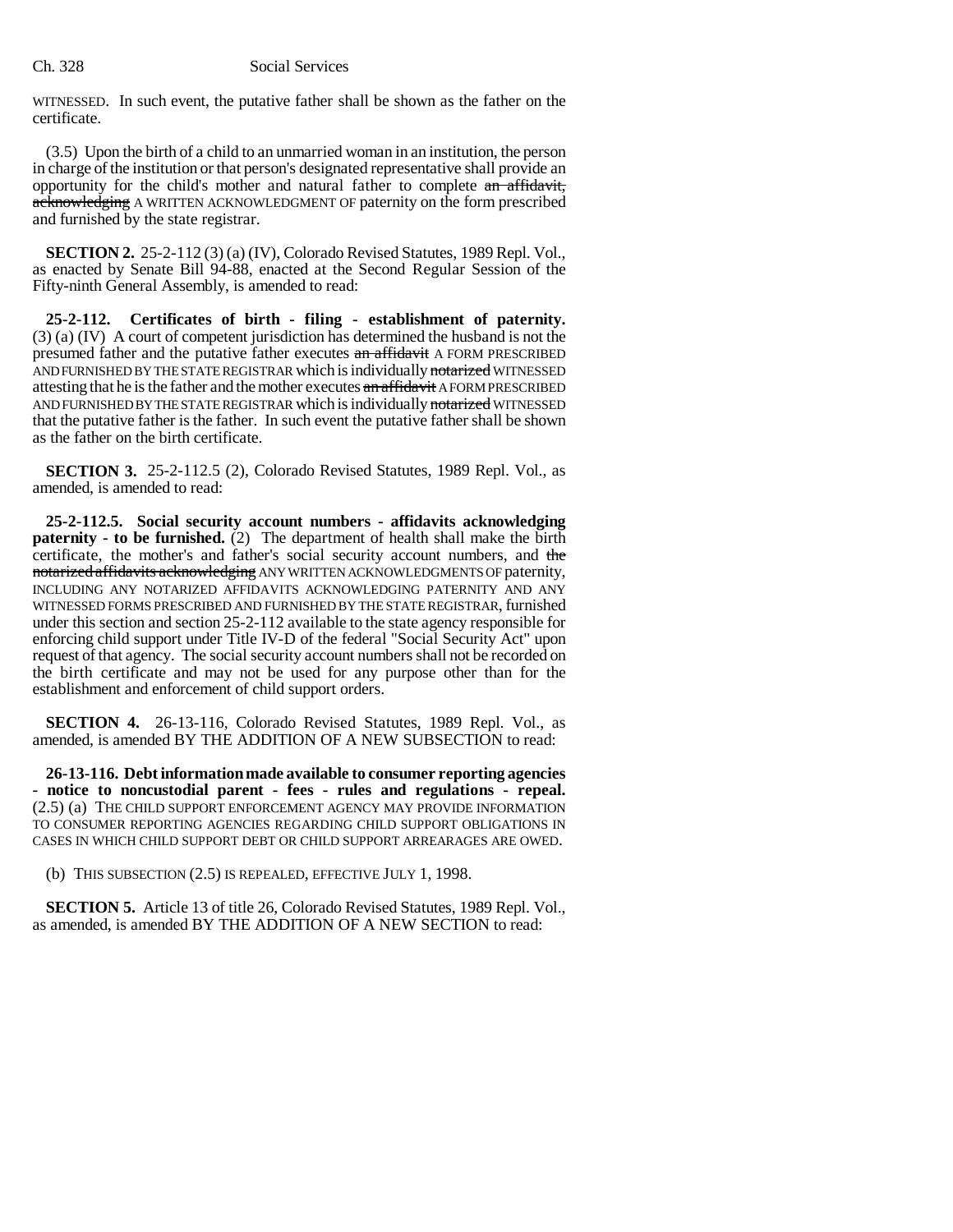#### Social Services Ch. 328

**26-13-122. Administrative lien and attachment.** (1) THE STATE CHILD SUPPORT ENFORCEMENT AGENCY MAY ISSUE A NOTICE OF ADMINISTRATIVE LIEN AND ATTACHMENT TO ANY PERSON, INSURANCE COMPANY, OR AGENCY PROVIDING WORKERS' COMPENSATION INSURANCE BENEFITS FOR ANY EMPLOYER TO ATTACH WORKERS' COMPENSATION BENEFITS OF AN OBLIGOR WHO IS RESPONSIBLE FOR THE SUPPORT OF A CHILD ON WHOSE BEHALF THE CUSTODIAN OF THAT CHILD IS RECEIVING SUPPORT ENFORCEMENT SERVICES FROM THE STATE'S CHILD SUPPORT ENFORCEMENT AGENCY PURSUANT TO THIS ARTICLE. THE NOTICE SHALL INCLUDE THE FOLLOWING STATEMENTS AND INFORMATION:

(a) THE NAME AND ADDRESS OF THE PERSON, INSURANCE COMPANY, OR AGENCY PROVIDING WORKERS' COMPENSATION INSURANCE BENEFITS;

(b) THE NAME, LAST KNOWN ADDRESS, AND SOCIAL SECURITY NUMBER OF THE OBLIGOR;

(c) THE TOTAL AMOUNT OWED FOR CHILD SUPPORT OBLIGATIONS, ARREARAGES FOR CHILD SUPPORT, AND CHILD SUPPORT DEBT;

(d) THE PERCENTAGE OF BENEFITS AND THE ACTUAL AMOUNT TO BE WITHHELD FROM EACH PAYMENT;

(e) A STATEMENT THAT THE NOTICE OF ADMINISTRATIVE LIEN AND ATTACHMENT IS TO TAKE EFFECT NO LATER THAN THE FIRST PAYMENT AFTER RECEIPT OF THE NOTICE;

(f) A STATEMENT THAT THE PERSON, INSURANCE COMPANY, OR AGENCY PROVIDING WORKERS' COMPENSATION INSURANCE BENEFITS MAY NOT WITHHOLD MORE THAN THE LIMITATIONS SET FORTH IN SECTION 13-54-104 (3), C.R.S.;

(g) A STATEMENT THAT IF MORE THAN ONE NOTICE OF ADMINISTRATIVE LIEN AND ATTACHMENT IS RECEIVED FOR THE SAME OBLIGOR, THE PRIORITIES SET FORTH IN SUBSECTION (2) OF THIS SECTION SHALL APPLY;

(h) INSTRUCTION ON THE DISBURSEMENT OF THE WITHHELD AMOUNTS, INCLUDING THE REQUIREMENTS THAT EACH DISBURSEMENT:

(I) SHALL BE FORWARDED TO THE ADDRESS INDICATED ON THE NOTICE;

(II) SHALL BE FORWARDED WITHIN TEN DAYS AFTER THE DATE OF EACH DEDUCTION AND WITHHOLDING;

(III) SHALL BE IDENTIFIED BY THE CASE NUMBER, THE FAMILY SUPPORT REGISTRY ACCOUNT NUMBER, AND THE NAME AND SOCIAL SECURITY NUMBER OF EACH OBLIGOR AND SHALL IDENTIFY THE DATE THE DEDUCTION WAS MADE AND THE AMOUNT OF THE PAYMENT;

(IV) MAY BE COMBINED WITH OTHER DISBURSEMENTS IN A SINGLE PAYMENT TO A SINGLE COURT OR TO THE FAMILY SUPPORT REGISTRY, IF REQUIRED TO BE SENT TO THE REGISTRY, IF THE INDIVIDUAL ACCOUNT OF EACH DISBURSEMENT IS IDENTIFIED, AS REQUIRED BY SUBPARAGRAPH (III) OF THIS PARAGRAPH (h);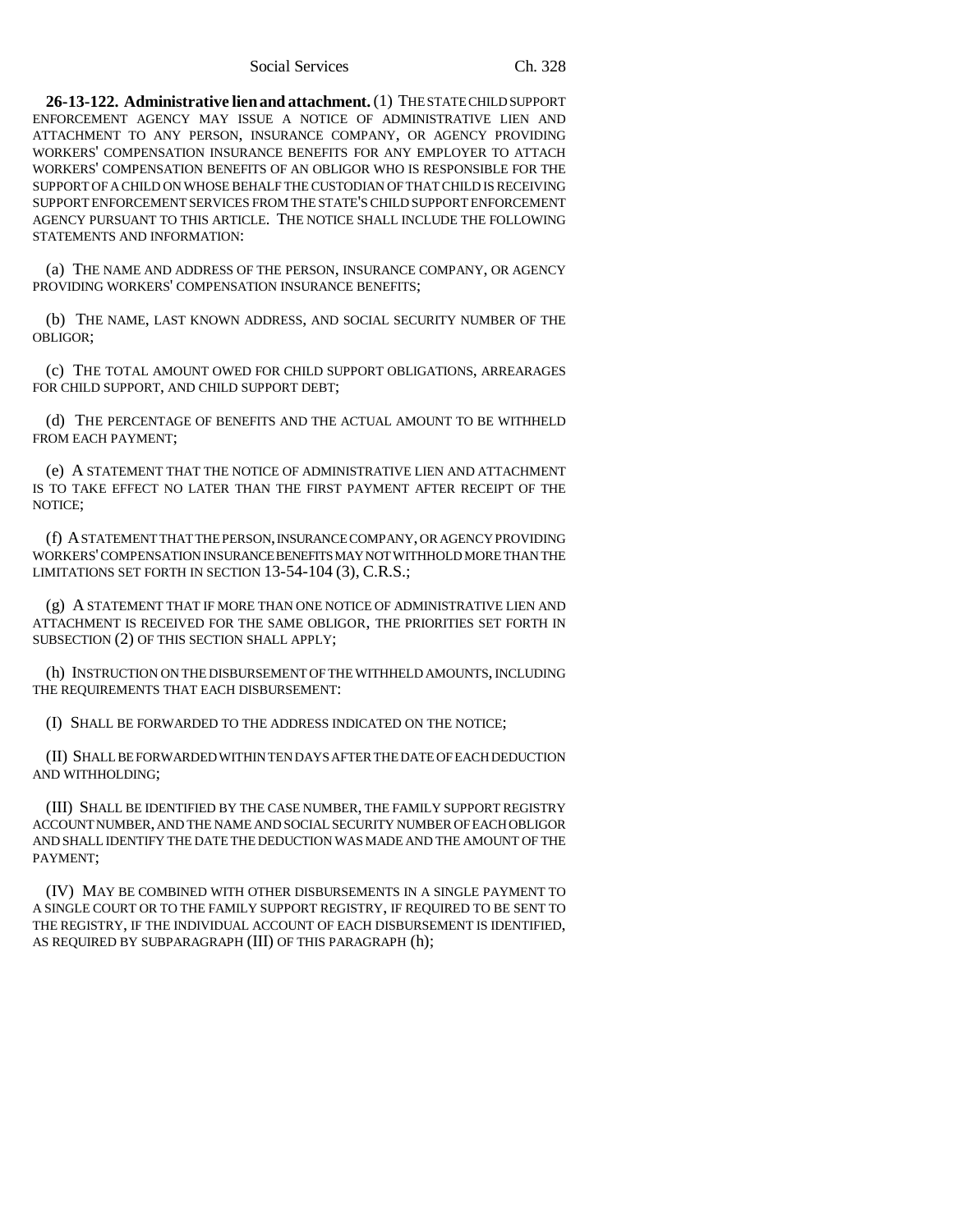#### Ch. 328 Social Services

(i) A STATEMENT THAT COMPLIANCE WITH THE NOTICE OF ADMINISTRATIVE LIEN AND ATTACHMENT SHALL NOT SUBJECT THE PERSON, INSURANCE COMPANY, OR AGENCY PROVIDING WORKERS' COMPENSATION INSURANCE BENEFITS TO LIABILITY TO THE OBLIGOR FOR WRONGFUL WITHHOLDING;

(j) A STATEMENT THAT NONCOMPLIANCE WITH THE NOTICE OF ADMINISTRATIVE LIEN AND ATTACHMENT MAY SUBJECT THE PERSON OR INSURANCE COMPANY PROVIDING WORKERS' COMPENSATION INSURANCE BENEFITS TO LIABILITY AND SANCTIONS. IF ANY PERSON OR INSURANCE COMPANY PROVIDING WORKERS' COMPENSATION INSURANCE BENEFITS WRONGFULLY FAILS TO DEDUCT AND WITHHOLD BENEFITS IN ACCORDANCE WITH THE PROVISIONS OF THIS SECTION, IT MAY BE HELD LIABLE FOR AN AMOUNT UP TO THE ACCUMULATED AMOUNT SUCH PERSON OR INSURANCE COMPANY SHOULD HAVE WITHHELD FROM THE OBLIGOR'S BENEFITS.

(k) A STATEMENT THAT, AS LONG AS THE OBLIGOR IS RECEIVING WORKERS' COMPENSATION BENEFITS, THE NOTICE OF ADMINISTRATIVE LIEN AND ATTACHMENT SHALL NOT BE TERMINATED OR MODIFIED, EXCEPT UPON WRITTEN NOTICE BY THE STATE CHILD SUPPORT ENFORCEMENT AGENCY.

(2) AN ADMINISTRATIVE LIEN AND ATTACHMENT FOR THE COLLECTION FROM WORKERS' COMPENSATION BENEFITS FOR CHILD SUPPORT OBLIGATIONS, CHILD SUPPORT ARREARAGES, AND CHILD SUPPORT DEBT SHALL BE CONTINUING AND SHALL HAVE PRIORITY OVER ANY GARNISHMENT, LIEN, OR WAGE ASSIGNMENT OTHER THAN A NOTICE PREVIOUSLY SERVED PURSUANT TO THIS SUBSECTION (2) OR A WAGE ASSIGNMENT ACTIVATED PURSUANT TO SECTION 14-14-107 OR 14-14-111, C.R.S. SUCH ADMINISTRATIVE LIEN AND ATTACHMENT SHALL REQUIRE THE PERSON, INSURANCE COMPANY, OR AGENCY PROVIDING WORKERS' COMPENSATION INSURANCE BENEFITS TO WITHHOLD, PURSUANT TO SECTION 13-54-104 (3), C.R.S., THE PORTION OF EARNINGS SUBJECT TO ATTACHMENT AT EACH SUCCEEDING DISBURSEMENT INTERVAL UNTIL SUCH AMOUNT IS SATISFIED OR THE ATTACHMENT IS RELEASED IN WRITING BY THE STATE CHILD SUPPORT ENFORCEMENT AGENCY.

(3) IN ORDER TO ATTACH AND COLLECT WORKERS' COMPENSATION INCOME, THE STATE CHILD SUPPORT ENFORCEMENT AGENCY SHALL FILE WITH THE COURT THAT ISSUED THE ORDER A VERIFIED ENTRY OF JUDGMENT PURSUANT TO SECTION 14-10-122 (1) (c), C.R.S., IF ONE HAS NOT BEEN PREVIOUSLY FILED, AND THE STATE CHILD SUPPORT ENFORCEMENT AGENCY IS AUTHORIZED TO SERVE, BY CERTIFIED MAIL, A NOTICE OF ADMINISTRATIVE LIEN AND ATTACHMENT ON ANY PERSON, INSURANCE COMPANY, OR AGENCY HOLDING WORKERS' COMPENSATION BENEFITS WHICH ARE OWED TO AN OBLIGOR.

(4) AT THE TIME A CLAIM FOR WORKERS' COMPENSATION BENEFITS IS FILED, THE EMPLOYEE SHALL BE NOTIFIED THAT IF A CHILD SUPPORT OBLIGATION IS OWED, BENEFITS MAY BE ATTACHED AND PAYMENT OF THE CHILD SUPPORT OBLIGATION MAY BE WITHHELD AND FORWARDED TO THE OBLIGEE.

(5) FOR PURPOSES OF THIS SECTION, "INSURANCE COMPANY" INCLUDES THE COLORADO COMPENSATION INSURANCE AUTHORITY.

**SECTION 6.** 8-42-124 (6), Colorado Revised Statutes, 1986 Repl. Vol., as amended, is amended to read: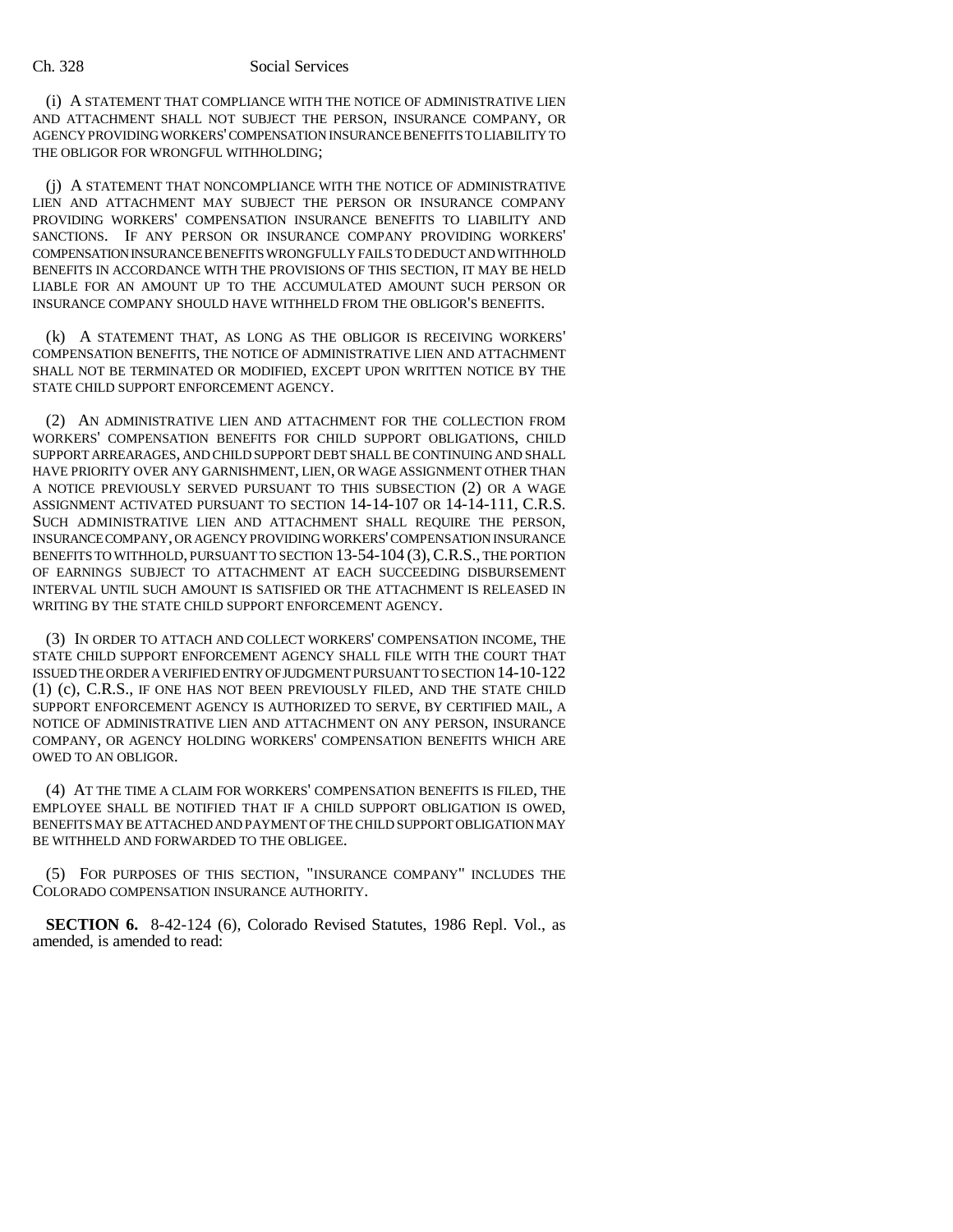Social Services Ch. 328

**8-42-124. Assignability and exemption of claims - payment to employers when.** (6) Nothing in this section shall be construed to limit in any way the right of any employee to full payment of any award which may be granted to said employee for permanent partial or permanent total disability under the provisions of articles 40 to 47 of this title; except that benefits for permanent total disability shall be subject to wage assignment as wages pursuant to section 14-14-102 (9), C.R.S., and subject to garnishment as earnings pursuant to section 13-54.5-101 (2) (b), C.R.S., AND SUBJECT TO ADMINISTRATIVE LIEN AND ATTACHMENT PURSUANT TO SECTION 26-13-122, C.R.S., for purposes of enforcement of court-ordered child support.

**SECTION 7.** 13-54-104 (1) (b) (II), Colorado Revised Statutes, 1987 Repl. Vol., as amended, is amended to read:

**13-54-104. Restrictions on garnishment and levy under execution or attachment.** (1) As used in this section, unless the context otherwise requires:

(b) (II) For the purposes of writs of garnishment which are the result of a judgment taken for arrearages for child support or for child support debt, "earnings" also means workers' compensation benefits, UNEMPLOYMENT INSURANCE BENEFITS, and any pension or retirement benefits or payments, including but not limited to those paid pursuant to article 64 of title 22, articles 51, 54, 54.5, and 54.6 of title 24, and article 30 of title 31, C.R.S.

**SECTION 8.** The introductory portion to 14-14-107 (7), Colorado Revised Statutes, 1987 Repl. Vol., as amended, is amended to read:

**14-14-107. Wage assignment - applicability.** (7) After ten days from the date the advance notice of activation is mailed to the obligor, a wage assignment may be activated by the obligee by causing a notice to the employer or trustee to be served upon the employer or trustee by certified mail, return receipt requested, or in a case where the state department is the trustee for purposes of an unemployment benefit intercept pursuant to section 8-73-102 (5), C.R.S., by electronic service. Receipt of notice to the employer or trustee confers jurisdiction of the court upon the employer. IN CIRCUMSTANCES IN WHICH THE SOURCE OF INCOME TO THE OBLIGOR IS UNEMPLOYMENT COMPENSATION BENEFITS AND THE CUSTODIAN OF THE CHILD IS RECEIVING SUPPORT ENFORCEMENT SERVICES PURSUANT TO SECTION 26-13-106, C.R.S., NO NOTICE TO THE EMPLOYER SHALL BE REQUIRED. IN SUCH CASES THE STATE CHILD SUPPORT ENFORCEMENT AGENCY SHALL ELECTRONICALLY INTERCEPT THE UNEMPLOYMENT COMPENSATION BENEFITS THROUGH AN AUTOMATED INTERFACE WITH THE DEPARTMENT OF LABOR AND EMPLOYMENT. IN ALL OTHER CASES, the notice to the employer or trustee shall contain:

**SECTION 9.** 14-14-111 (4) (a), Colorado Revised Statutes, 1987 Repl. Vol., as amended, is amended to read:

**14-14-111. Immediate deductions for family support obligations - legislative declaration - procedures - applicability.** (4) (a) Every order for child support, maintenance, child support when combined with maintenance, child support arrears, or child support debt shall include the obligor's social security number, date of birth, and the name and address of the obligor's employer or other payor of funds. Upon entry of the order for child support, maintenance, child support when combined with